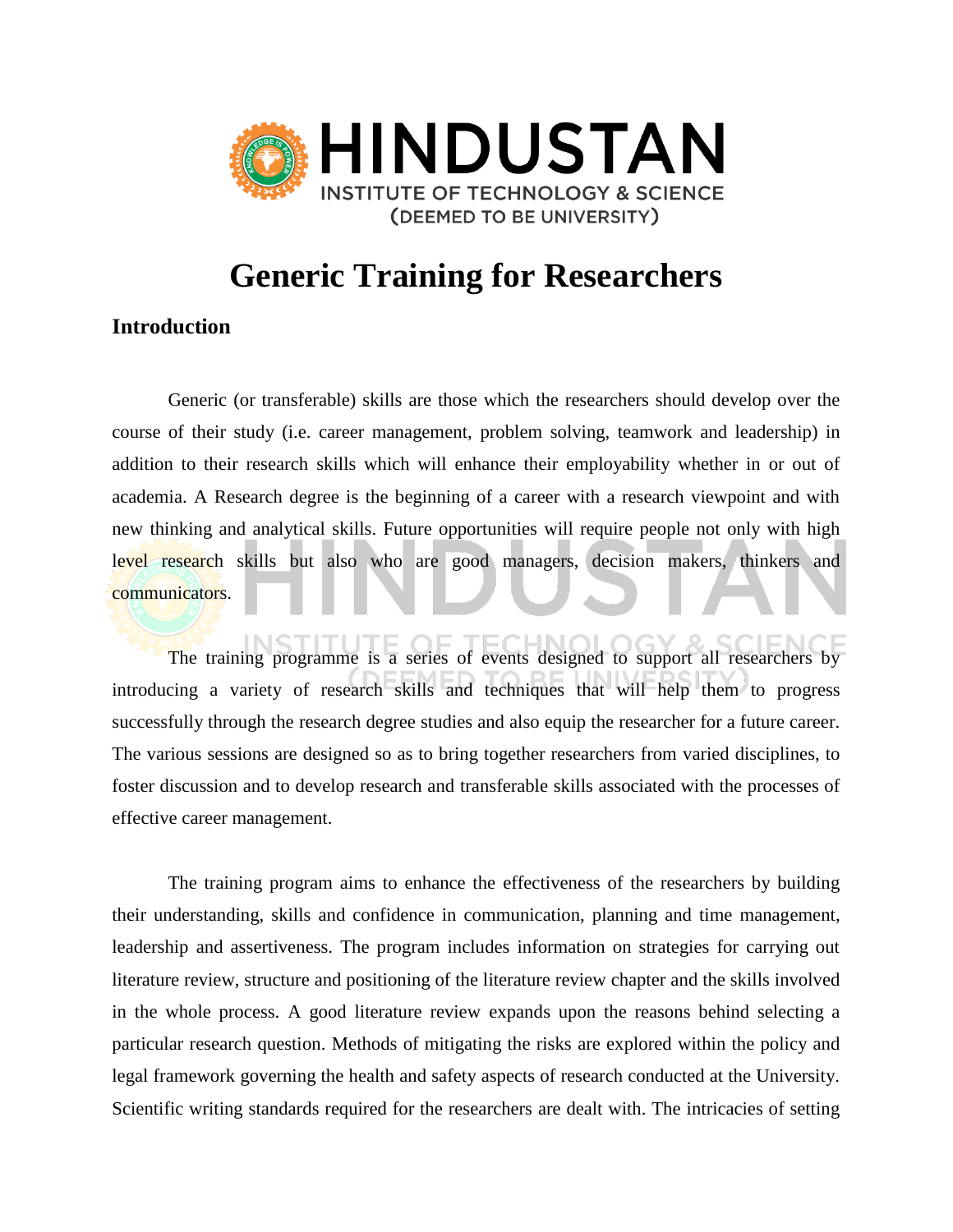out and defending a thesis are discussed and guidance given on titles, structure and style. Focus is also on the understanding of the viva examination, the role of supervisor and the confidence in facing viva-voce. It is important that researchers develop an understanding of how to communicate research to various types of media. To facilitate this a session is framed to have a discussion with the experienced senior colleagues on the tips to publish research outcomes in journals and conferences.

At the end of the generic training component of the programme the researchers would be able to demonstrate original, independent and critical thinking, apply effective project management through the setting of research goals, set realistic and achievable career goals, identify and develop ways to improve employability and appreciate the need for and show commitment to continued professional development .

#### **Summer /Winter School**

The summer / winter school is held in June or December and is open to all researchers in the University. It is an excellent opportunity to meet other part time researchers, to share ideas and thoughts and to develop new research skills. ECHNOLOGY & SCIENCE (DEEMED TO BE UNIVERSITY)

## **Proposed Sessions**

- **1.** How to be an Effective Researcher
- **2.** Significance of Literature Review
- **3.** Research Methodology
- **4.** Health and safety in research
- **5.** Importance of Planning
- **6.** Research oriented writing skills
- **7.** Statistical Analysis for Researchers
- **8.** Ethics in Research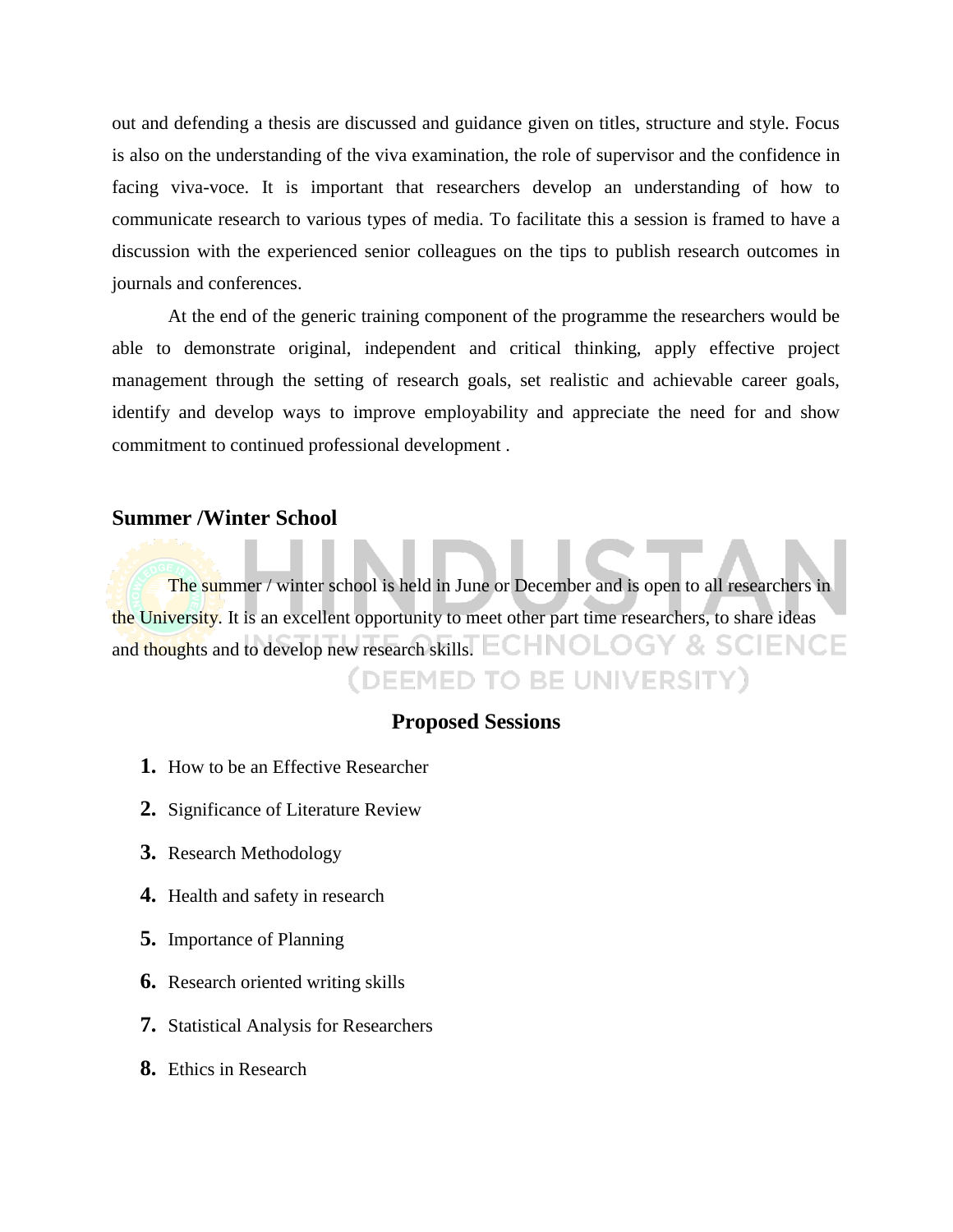#### **9.** ENDNOTE

- **10.** Editing a PhD Thesis using LaTeX
- **11.**To prepare a Research Degree Submission
- **12.**Viva and process of Research Degree Examination
- **13.**Publicizing your research

### **How to be an Effective Researcher**

The session aims to enhance the effectiveness of the researchers by building their understanding, skills and confidence in

- Communication
- Planning and time management
- Problem solving
- Leadership
- Assertiveness.

It also helps individuals to understand their own learning and working styles.

**INSTITUTE OF TECHNOLOGY & SCIENCE** 

By the end of the session, the researcher would have  $\bigcirc$  BE UNIVERSITY)

- Developed a personalized approach to prioritization
- Explored the current distribution of time and energy
- Understood the ways to improve the use of time and energy
- Learnt the methods for simplifying and clarifying communication

### **Significance of Literature Review**

A [literature review](http://www.writing.utoronto.ca/advice/specific-types-of-writing/literature-review) is a critical and in depth evaluation of previous research. It is a summary and synopsis of a particular area of research, allowing anybody reading the paper to establish why they are pursuing this particular research program. A good literature review expands upon the reasons behind selecting a particular research question.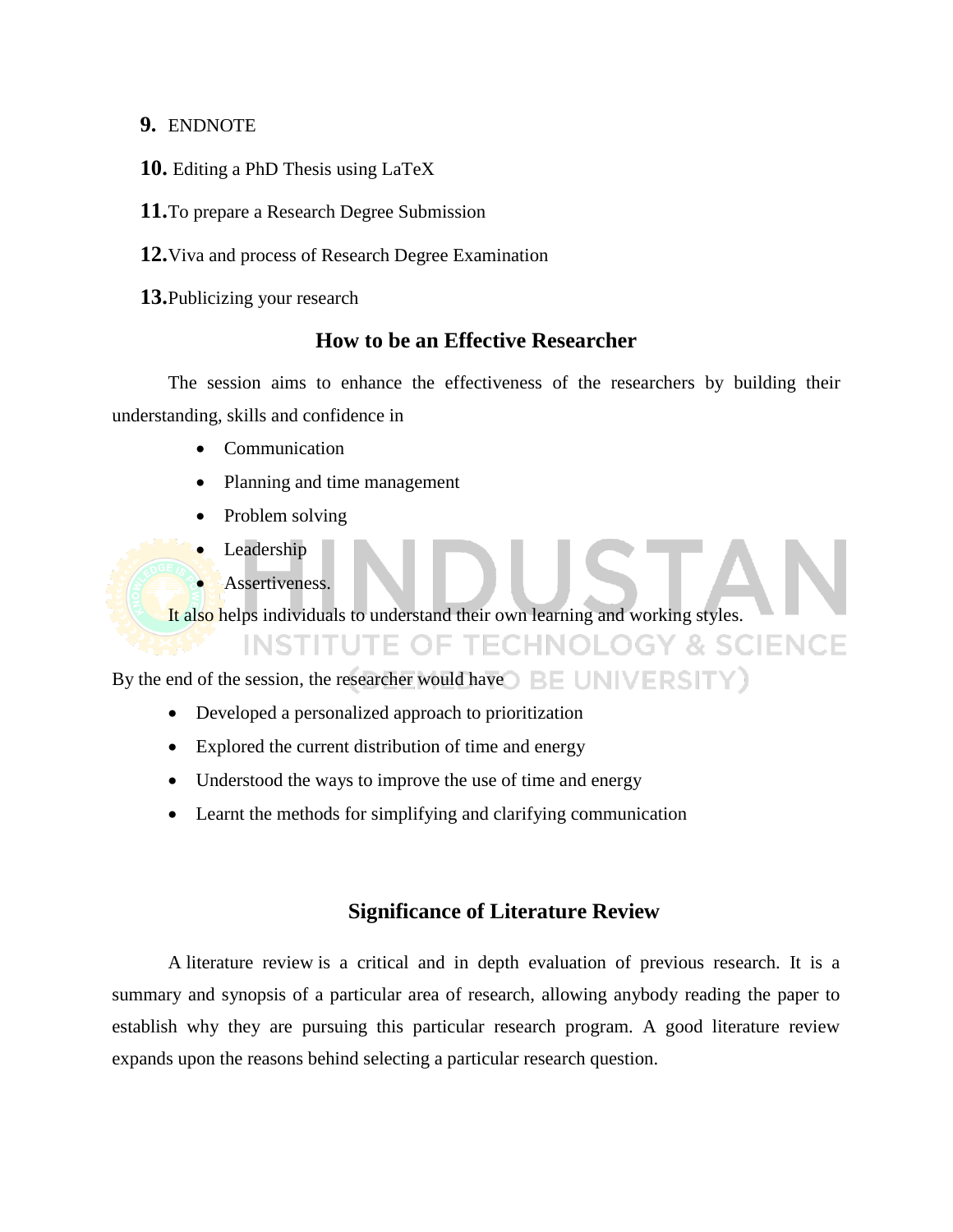A literature review is the key to identifying and explaining:

- Extent of work already completed in the researcher's chosen field of research
- Importance of research in the field
- Scope of unexplored concepts

This session will introduce researchers to the importance, purpose, content and sources of the literature review as part of research. The session will also include information on strategies for carrying out the literature review, structure and positioning of the literature review chapter and the skills involved in the whole process. The researcher will also get an idea of how to go about mining the vast amount of literature published.

#### **Research Methodology**

Research methodology is a way to systematically solve the research problem. It is necessary for the researcher to know not only the research methods/techniques but also the methodology. Research methodology has many dimensions and research methods do constitute a part of the research methodology. Anyone involved in the collection and analysis of primary data will find this session to be of interest, as it provides the fundamental basis for all researchers. This session will cover data collection methods and simple analysis. It will examine aspects of survey as to how researchers can structure them so as to make them attractive to their target respondents. It will also outline further possible data analysis methods and explain how to get help with the quantitative aspects of your research.

The researcher will be introduced to a range of data elicitation techniques and research methods within a qualitative methodology framework.

#### **Health and safety in research**

The session is mandatory for researchers whose research involves laboratory work or field work. The following points would be focused on during the session.

• What are the hazards involved in your research?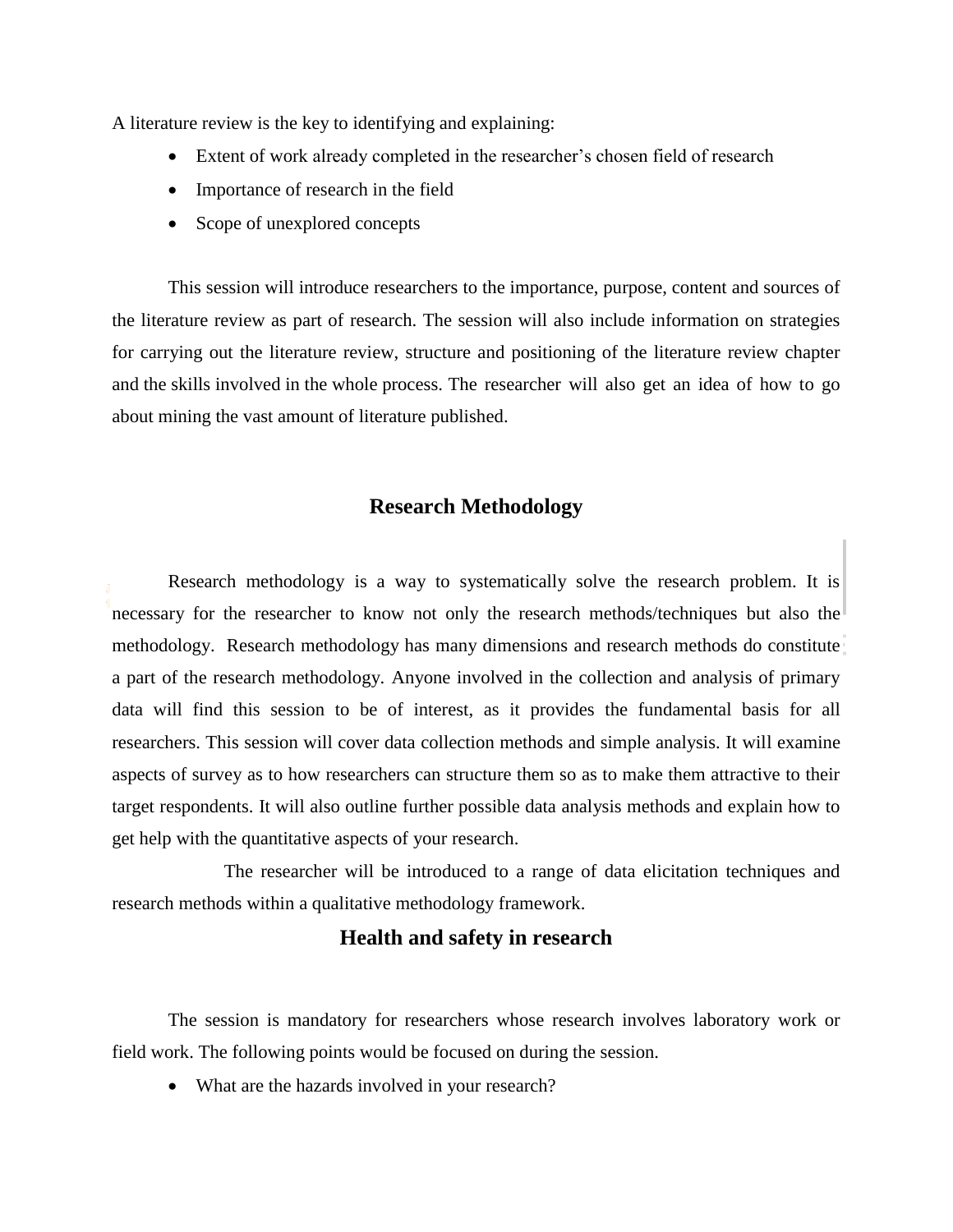- Have you thought about the risks?
- What are your legal responsibilities?
- Better understanding of legal implications of research

The session will guide the researchers to review their research activities, identify the associated hazards and the level of risk involved. Methods of mitigating the risks will be explored within the policy and legal framework governing the health and safety aspects of research conducted at the University.

By the end of the session the researcher will be able to identify the hazards associated with his research, problems that need to be encountered and the steps that could be implemented to minimize the occurrence of hazards.

#### **Importance of Planning**

Organizing and planning a research project can involve dealing with a multitude of issues including equipment, external companies and organizations, technical staff, testing regimes, access to data sources , funding etc. Often researchers are faced with their programme being pushed off course because of events that could have been foreseen with some planning.

The session aims to introduce researchers to the tools and techniques of project and risk management and offers an opportunity to explore, evaluate and plan the activities necessary to successfully complete the research. It will involve discussions on quality, cost and duration factors in the monitoring and control of research. The session is intended to be participatory and will involve group activities.

As an outcome of the session the researcher will be able to identify the key activities and structure of his research studies, plan, evaluate and identify the risks involved and be able to manage time effectively.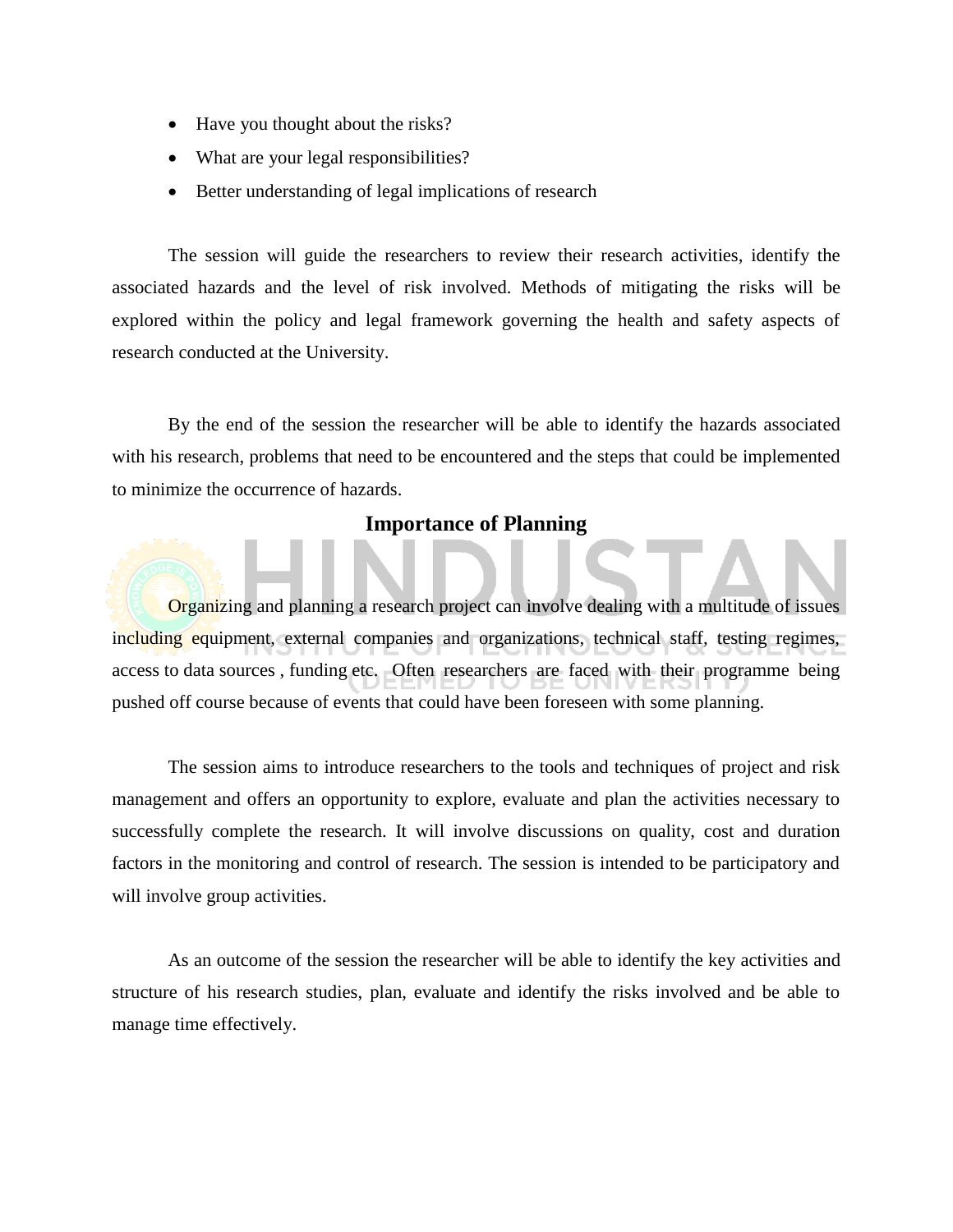#### **Research oriented writing skills**

All scientists must write. Information must be published in order to be readily accessible and the career prospects depend largely on the written output. The technical writing course aims to improve participants' writing skills by describing and using a procedure which ensures that written work is clear, concise and effective. Overall the focus is to improve the scientific writing standard of the researchers.

- Planning your writing strategies and techniques for researchers
- Language of critical thinking in writing
- Writing chapter introductions
- Writing chapter conclusions

At the end of the course the participants will be able to:

- Recognize common inaccuracies in scientists writing and know how to avoid them.
- Be aware of the importance of writing clear, concise English and to understand various ways of achieving this.
- Know how to write the different components of a research paper
- Be able to prepare clear, informative tables and figures.

#### **Statistical Analysis for Researchers**

Statistical methods can summarize or describe a collection of data that is particularly useful in communicating the results of experiments and research. In addition, data patterns may be modeled in a way that accounts for randomness and uncertainty in the observations. These models can be used to draw inferences about the process or population under study. Data analysis is the application of one or more statistical techniques to a set of data as collected from experiments, sample surveys and observational studies.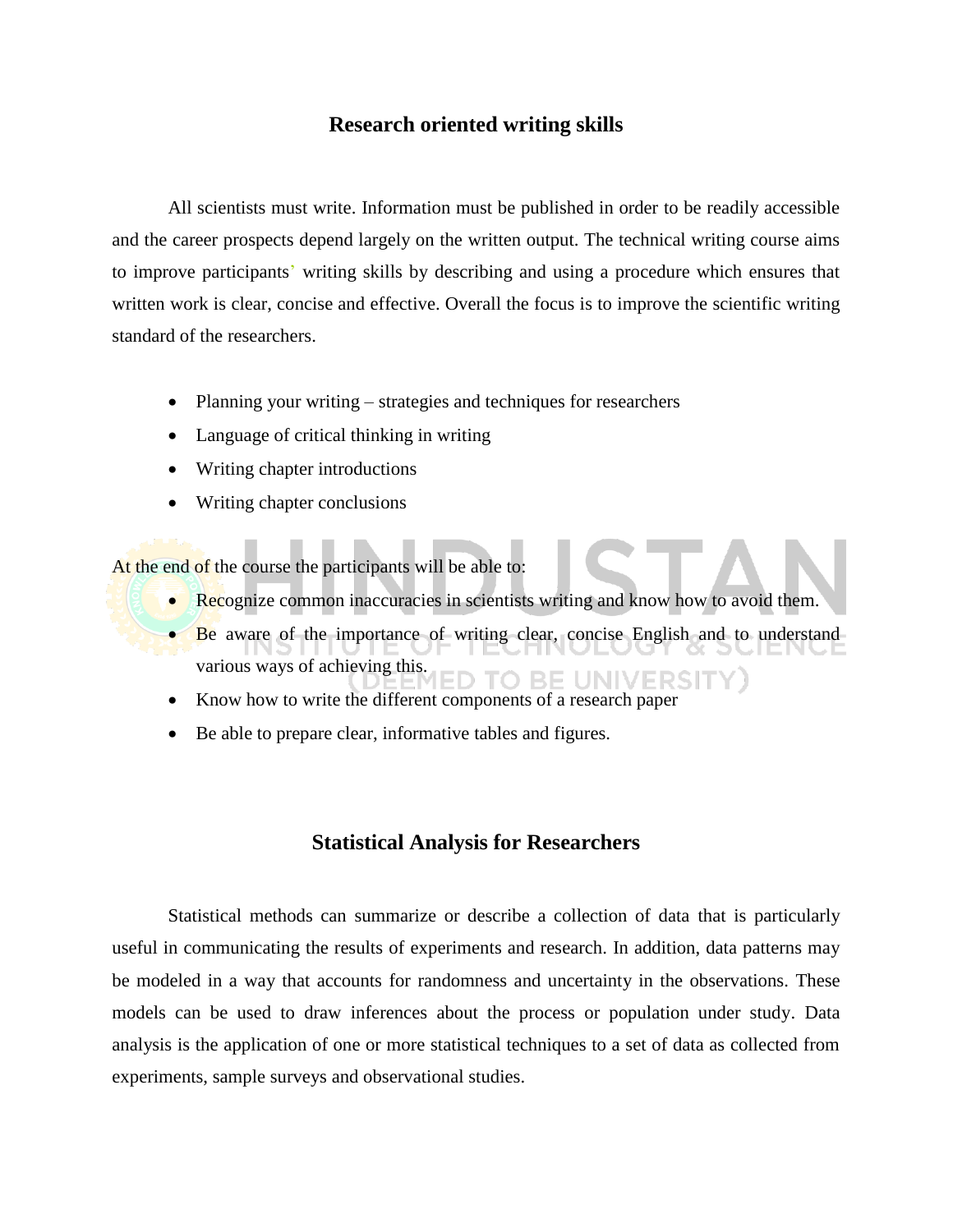The session will focus on:

- Descriptive Statistics
- Hypothesis Testing
- Chi Square test of Independence
- Correlation Studies/ Regression
- Tests of Difference

#### **Ethics in Research**

Ethical behavior, confidentiality and anonymity are fundamental cornerstones of research. All researchers must meet the standards prescribed by the University. This session will discuss issues surrounding ethical considerations in research and the University's regulations. The session will also explore different methods for protecting the identity of the participants and commercially sensitive work.

**TECHNOLOGY & SCIENCE** INSTITUTE. The session will enable researchers to : ED TO BE UNIVERSITY

- Be more confident in planning, conducting and reporting on research that has ethical issues
- Understand the University requirements for ethical approval of research studies.
- Have the opportunity to discuss challenging ethical issues

#### **EndNote**

EndNote is the market leader in commercially available reference management software packages. It allows the user to search and import references automatically from preferred online databases, provides quick access to references and gives the user the ability to cite them instantly when writing a document for publication. This integrated writing solution saves users countless hours of typing and interpreting style requirements for publications, making EndNote an essential tool for research, writing and publishing.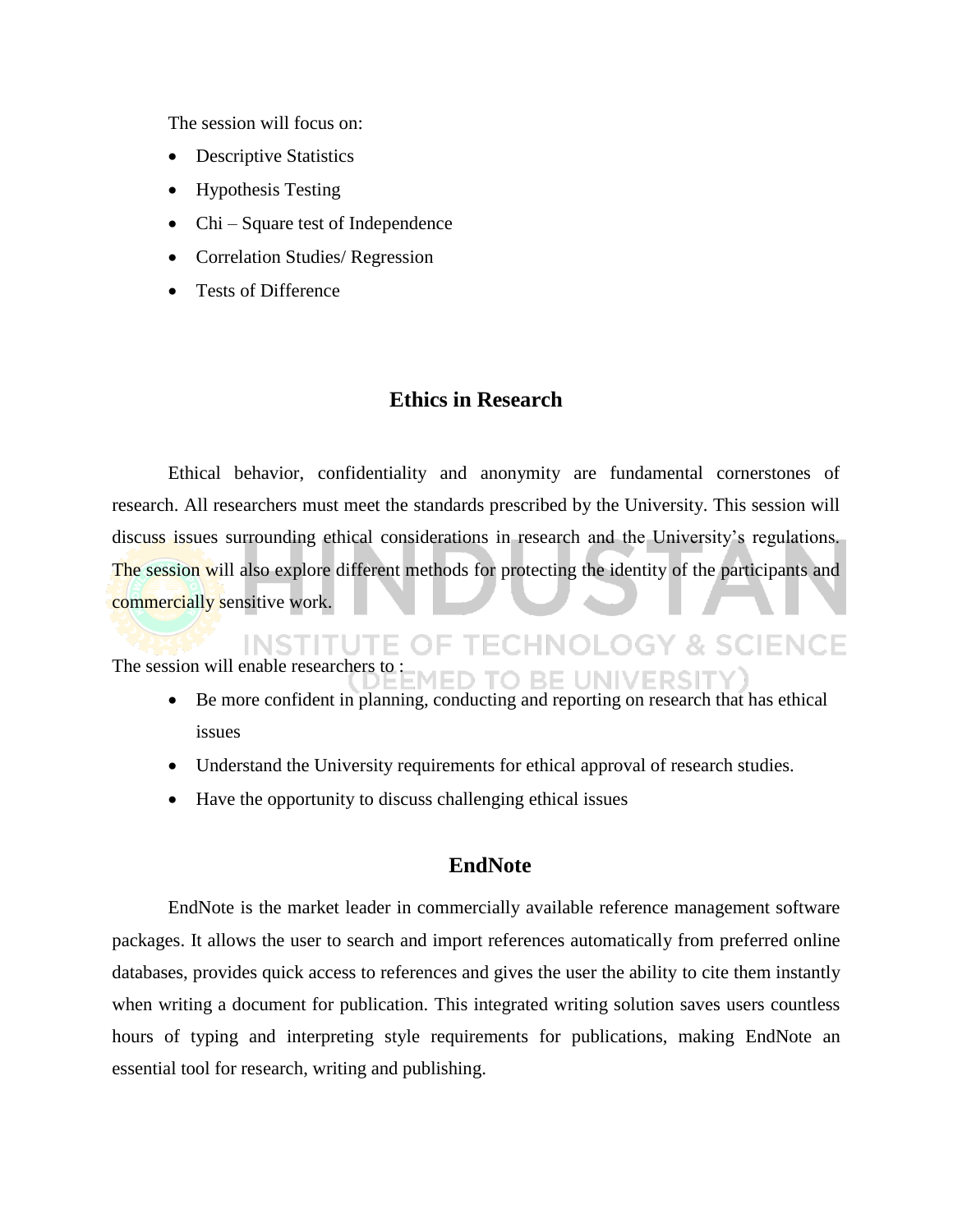The session will focus on:

- How to organize the references in EndNote using groups
- Find specific references in EndNote by using the Search Tool
- How EndNote Web can be used alongside EndNote
- Writing a paper with the help of EndNote

At the end of the presentation, the participants will have a 'hands-on session'.

## **Editing a Ph.D Thesis using LateX**

LaTeX is a widely used open source NON-WYSIWYG (**W**hat **Y**ou **S**ee **I**s **W**hat **Y**ou **G**et) document preparation system based on TEX, a markup language. LaTeX is a powerful typesetting environment used by researchers to prepare high quality typographical documents such as research articles, Ph.D thesis and scientific and engineering textbooks. It has elegant features to overcome the inherent difficulties present in a regular word processor in preparing documents involving complex mathematical formulae and various floating objects such as tables and figures that need to be properly placed. Expertise in LaTeX enables the researchers to save time and effort in creating high quality documents with greater control over the structure of their documents. The session on LaTeX is designed for beginners, which will cover the following topics:

- Introduction to LaTeX
- Setting up LaTeX on Windows Computer
- Basic structure of LaTeX documents
- Essential LaTeX commands
- Type-setting LaTeX
- Handling floating objects such as Tables and Figures
- Indexes, Bibliography, footnotes, etc
- Setting up your document format
- Hands-on Session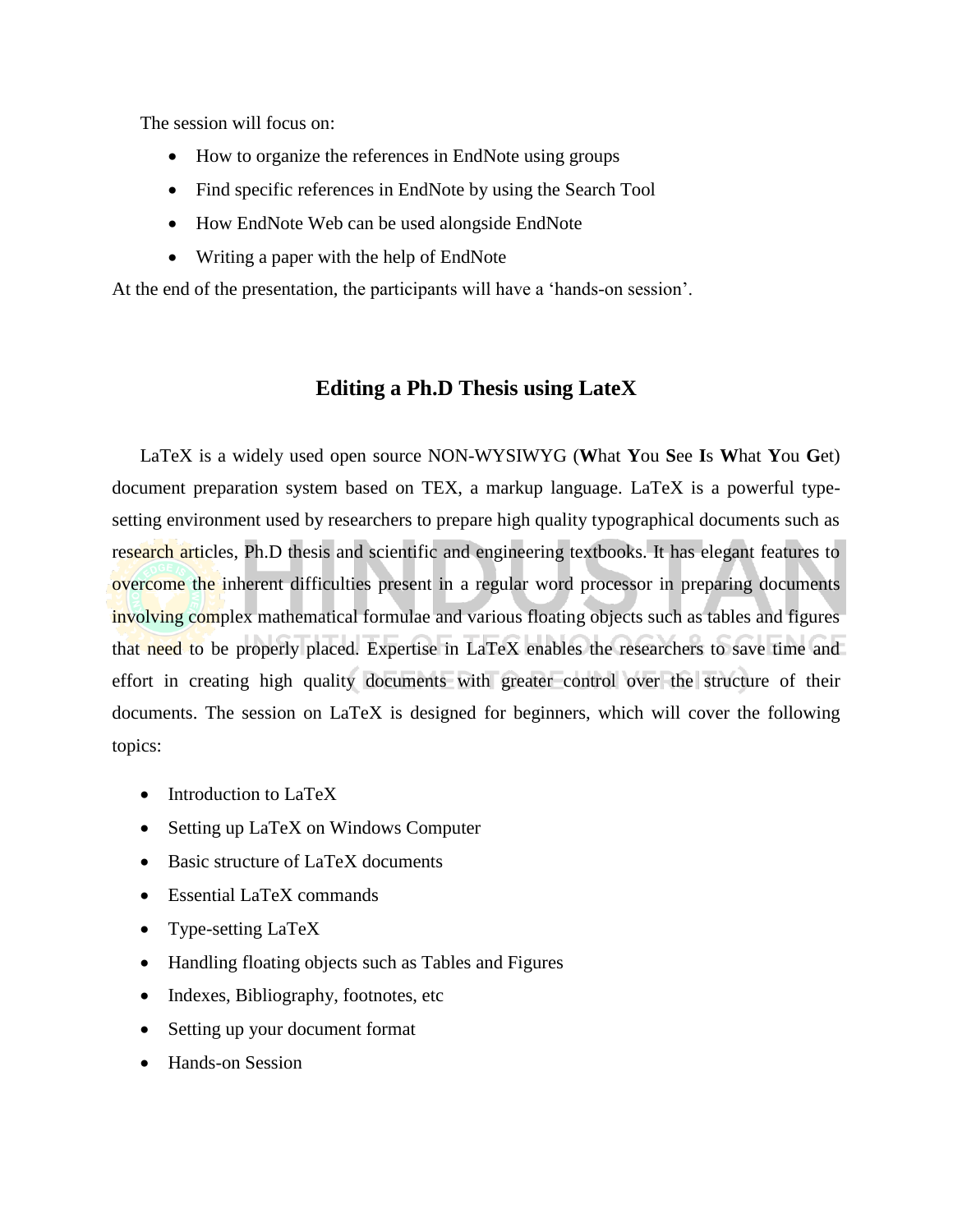## **To prepare a Research Degree Submission**

The intricacies of setting out and defending a thesis will be discussed and guidance given on titles, structure and style.

The session will provide researchers with:

- An opportunity to understand the role of the thesis
- An understanding of how to go about choosing a thesis and writing a dissertation
- Tips on the content of the thesis
- Suggestions on titles, style and structure for dissertation
- An understanding of the expectation of the examiners of a research degree submission.

The researchers will have a clear idea of writing a thesis at the end of this session.

#### **Viva and process of Research Degree Examination** INS

## (DEEMED TO BE UNIVERSITY)

If there is anything that makes researchers shiver, it is the thought of the two to three hour interrogation on the research or research degree viva.

This session will provide researchers with:

- Greater understanding of what the viva examination is attempting to do and the format of a typical viva - voce
- Confidence in facing viva-voce
- Clear idea on how to prepare for viva-voce
- The role of supervisor in the viva

The researcher will be able to face the viva –voce more confidently and with an open mind. Moreover he will be equipped to face tricky situations and how to overcome it.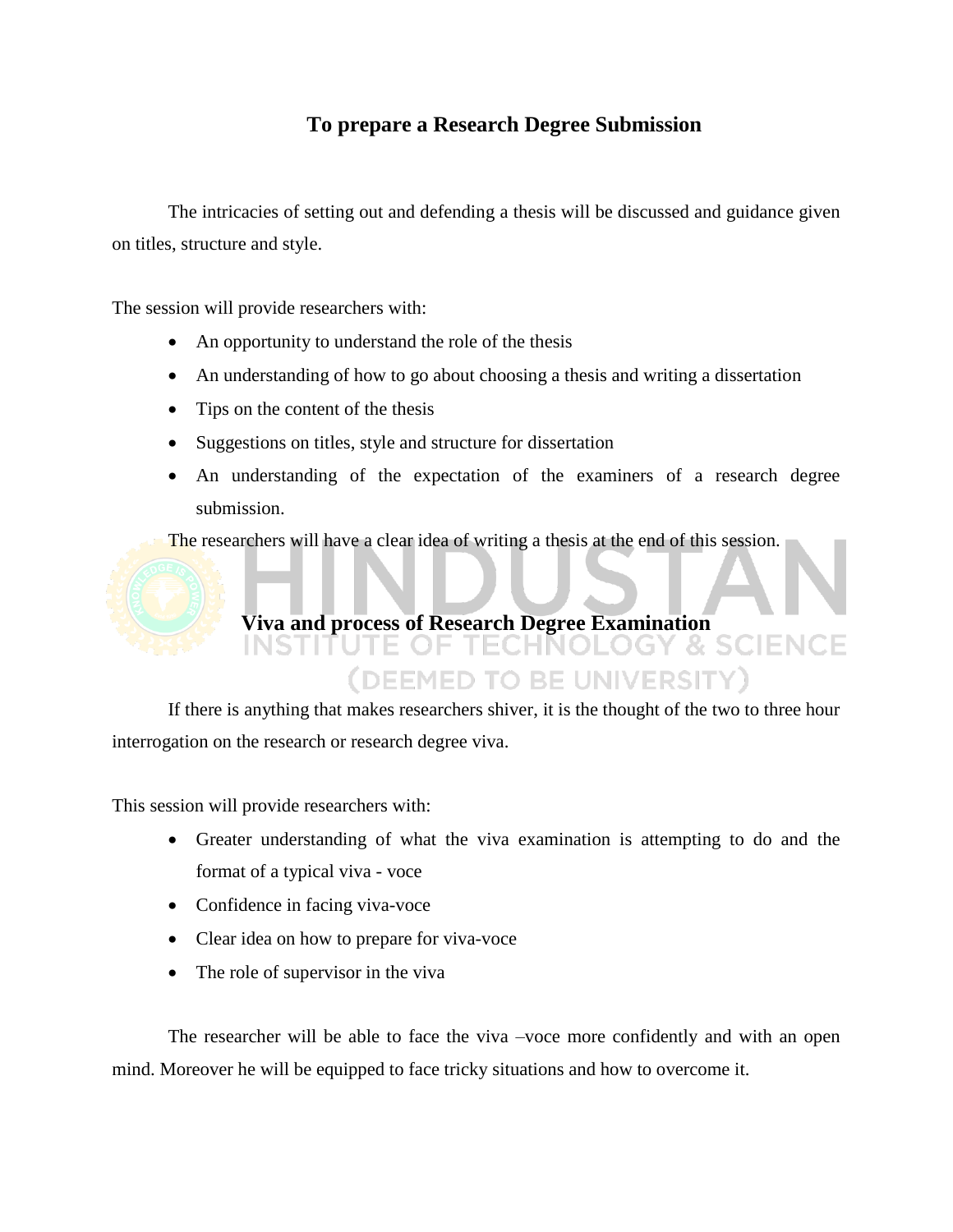### **Publishing your research**

Communicating your research to a wide variety of audiences is an increasingly important aspect of all researchers' roles. The aim of the session is to introduce the many ways in which the research work can be communicated to the academic world and beyond. It is important that researchers develop an understanding of how to communicate research to various types of media. This would be organized as an open forum style session in which senior colleagues from different disciplines will transfer and share their experience on publishing the research findings and outcomes in journals, at conferences and in dealing with the media.

The outcome of the session would be to raise the profile of the research, build confidence in dealing with the media and define tools and techniques used in communicating with the media.

**INSTITUTE OF TECHNOLOGY & SCIENCE** 

(DEEMED TO BE UNIVERSITY)

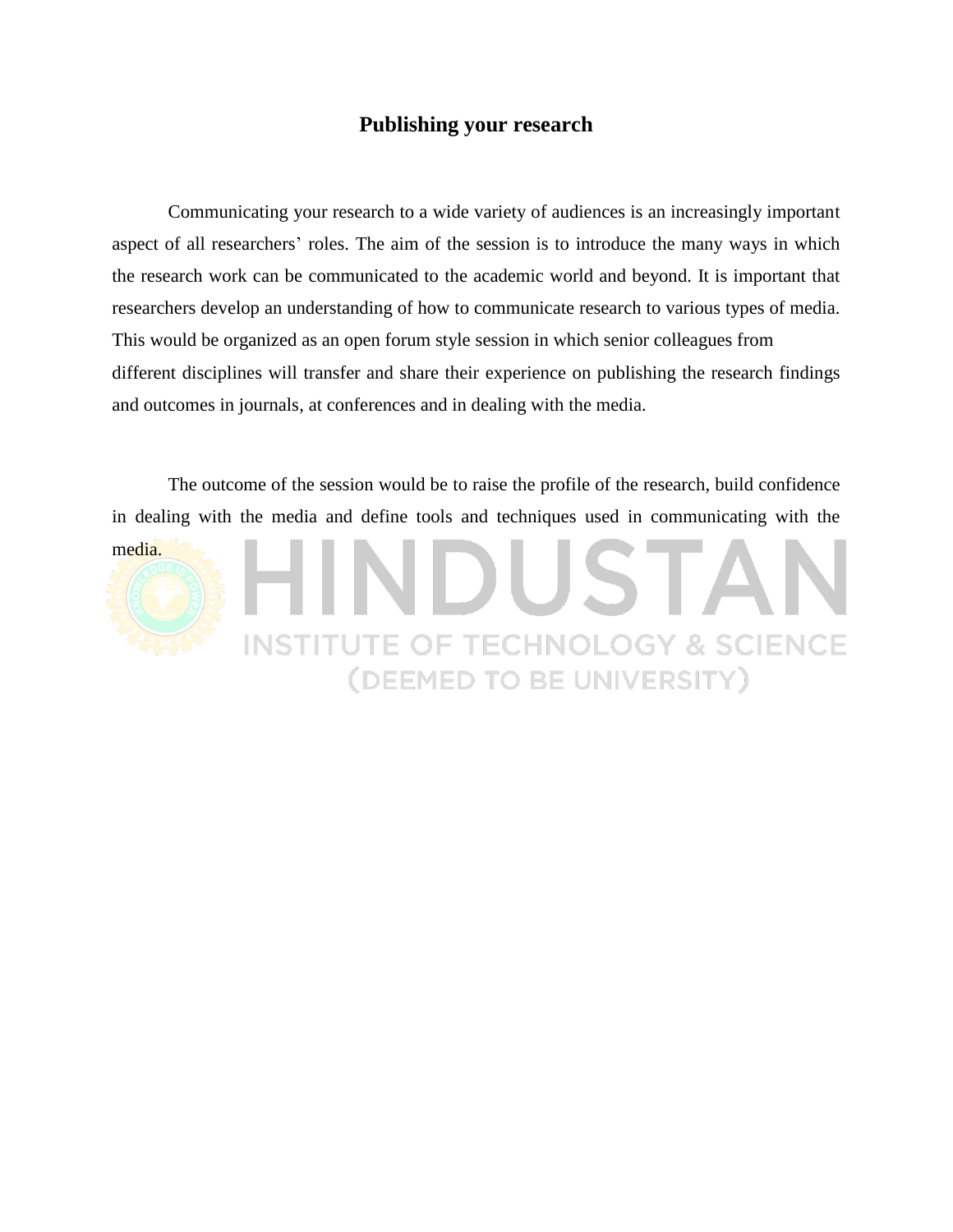| S.No             | <b>Session Titles</b>                              | <b>Relevant to Year</b> |                |                         |
|------------------|----------------------------------------------------|-------------------------|----------------|-------------------------|
|                  |                                                    | $\mathbf{1}$            | $\overline{2}$ | $\overline{\mathbf{3}}$ |
| 1.               | How to be an Effective Researcher                  | ✓                       |                |                         |
| 2.               | Significance of Literature Review                  | $\checkmark$            |                |                         |
| 3.               | Research Methodology                               | ✓                       |                |                         |
| $\overline{4}$ . | Health and safety in research                      | ✓                       | ✓              | ✓                       |
| 5.               | <b>Importance of Planning</b>                      |                         |                |                         |
| 6.               | Research oriented writing skills                   | ✓                       |                |                         |
| 7.               | <b>Statistical Analysis for Researchers</b>        |                         | $\checkmark$   |                         |
| 8.               | <b>Ethics</b> in Research                          |                         |                |                         |
| 9.               | <b>ENDNOTE</b>                                     |                         |                |                         |
| 10.              | Editing a PhD Thesis using LaTeX                   |                         |                |                         |
| 11.              | To prepare a Research Degree Submission            |                         | ✓              |                         |
| 12.              | Viva and process of Research Degree<br>Examination |                         | ✓              |                         |
| 13.              | Publicising your research                          |                         |                |                         |

**This chart is only a guide**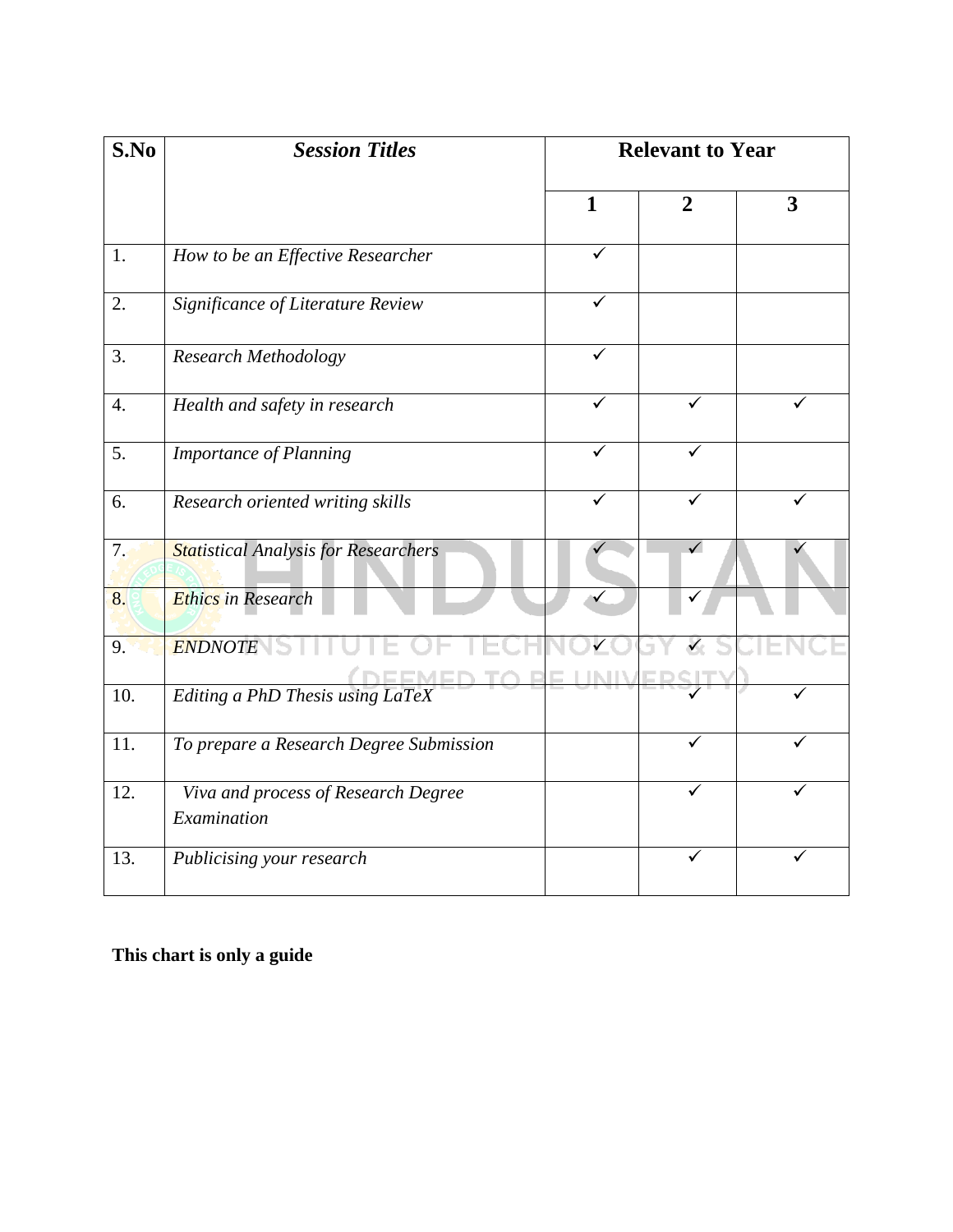## **Programme**

## **Sessions conducted in the month of May/June**

| S.No     | <b>Seminar Topics</b>                                                                                                                                   | <b>No of Days</b> |
|----------|---------------------------------------------------------------------------------------------------------------------------------------------------------|-------------------|
|          | <b>Module 1</b>                                                                                                                                         |                   |
| 1.       | How to be an Effective Researcher                                                                                                                       |                   |
| 2.       | Significance of Literature Review                                                                                                                       | $\overline{2}$    |
| 3.<br>1. | EndNote<br>$\Box$<br><b>Module 2</b><br><b>EXAMPLISTITUTE OF TECHNOLOGY &amp; SCIENCI</b><br>Research Methodology DEEMED TO BE UNIVERS <sup>2</sup> TY) |                   |
|          | <b>Module 3</b>                                                                                                                                         |                   |
| 1.       | Health and safety in Research                                                                                                                           |                   |
| 2.       | <b>Importance of Planning</b>                                                                                                                           | $\mathbf{1}$      |
| 3.       | Ethics in Research                                                                                                                                      |                   |